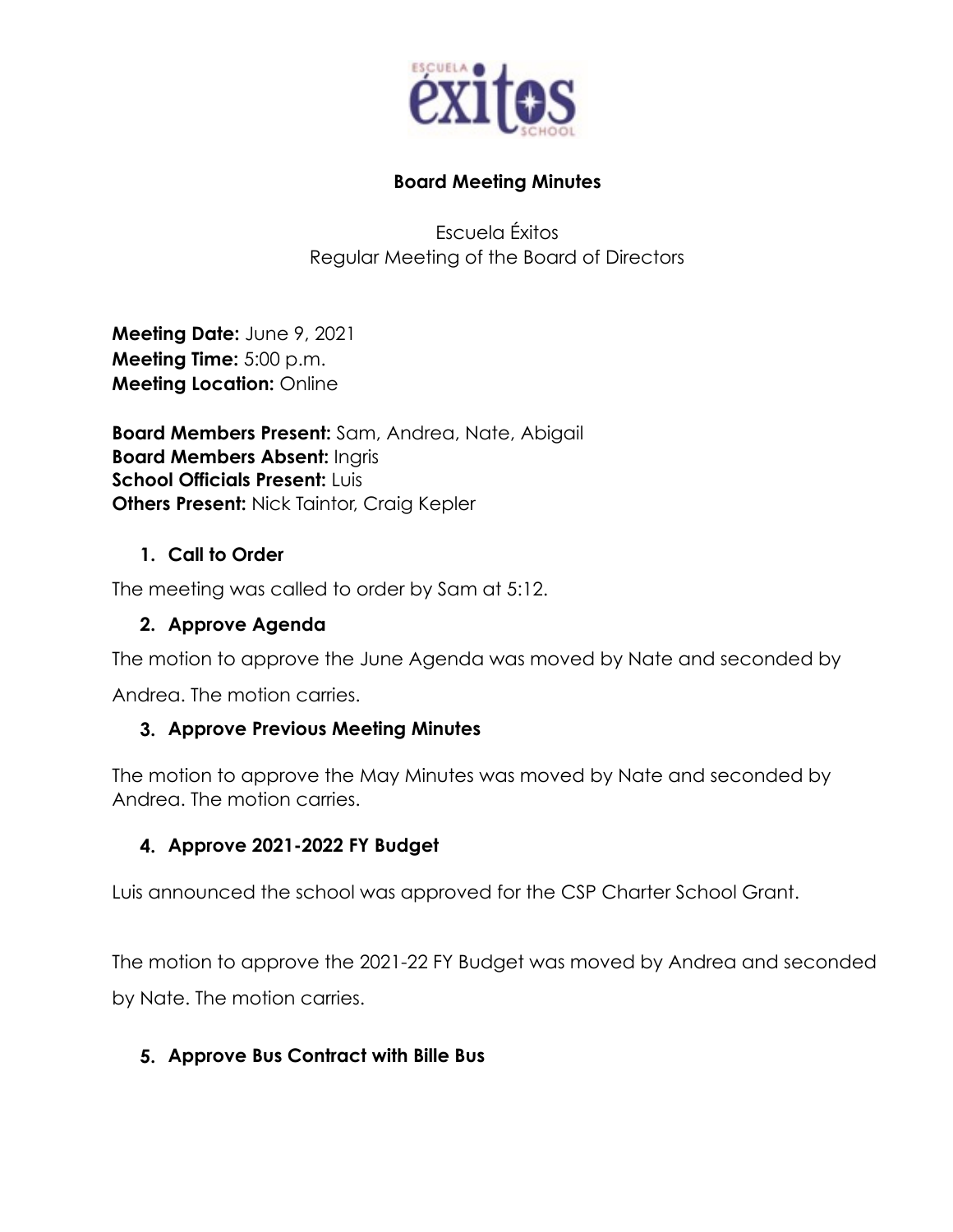The motion to approve the contract with Bille Bus was moved by Andrea and seconded by Sam. The motion carries.

# **6. Approve JMC as our SIS**

The motion to approve the contract with JMC was moved by Andrea and seconded by Abigail. The motion carries.

## **7. Approve Authorizer Assurances and following Policies: Facility Use, Non-Religious Affiliation, Religious Accommodations, Equal Education Opportunity, Data Practice (student & Personnel)**

The motion to approve Authorizer Assurances w/ NEO and the Facility Use, Non-Religious Affiliation, Religious Accommodations, Equal Education Opportunity, and Data Practice (student & Personnel) policies was moved by Andrea and seconded by Abigail. The motion carries.

## **8. New Business**

Luis and Nick Taintor recommended the Board approve the school to enter an agreement with Region 5 for the SMART Finance System. The motion to approve the agreement with Region 5 was moved by Nate and seconded by Andrea. The motion carries.

Luis added the following announcements:

- •EE received the CSP Grant
- •EE currently has 82 enrolled students
- •EE is awaiting approval for 501C3 Status
- •Teacher recruitment is going well, however, visas are limited for foreign teachers hoping to move to Minnesota. There are 4 teaching positions still available.

# **9. Close of Meeting**